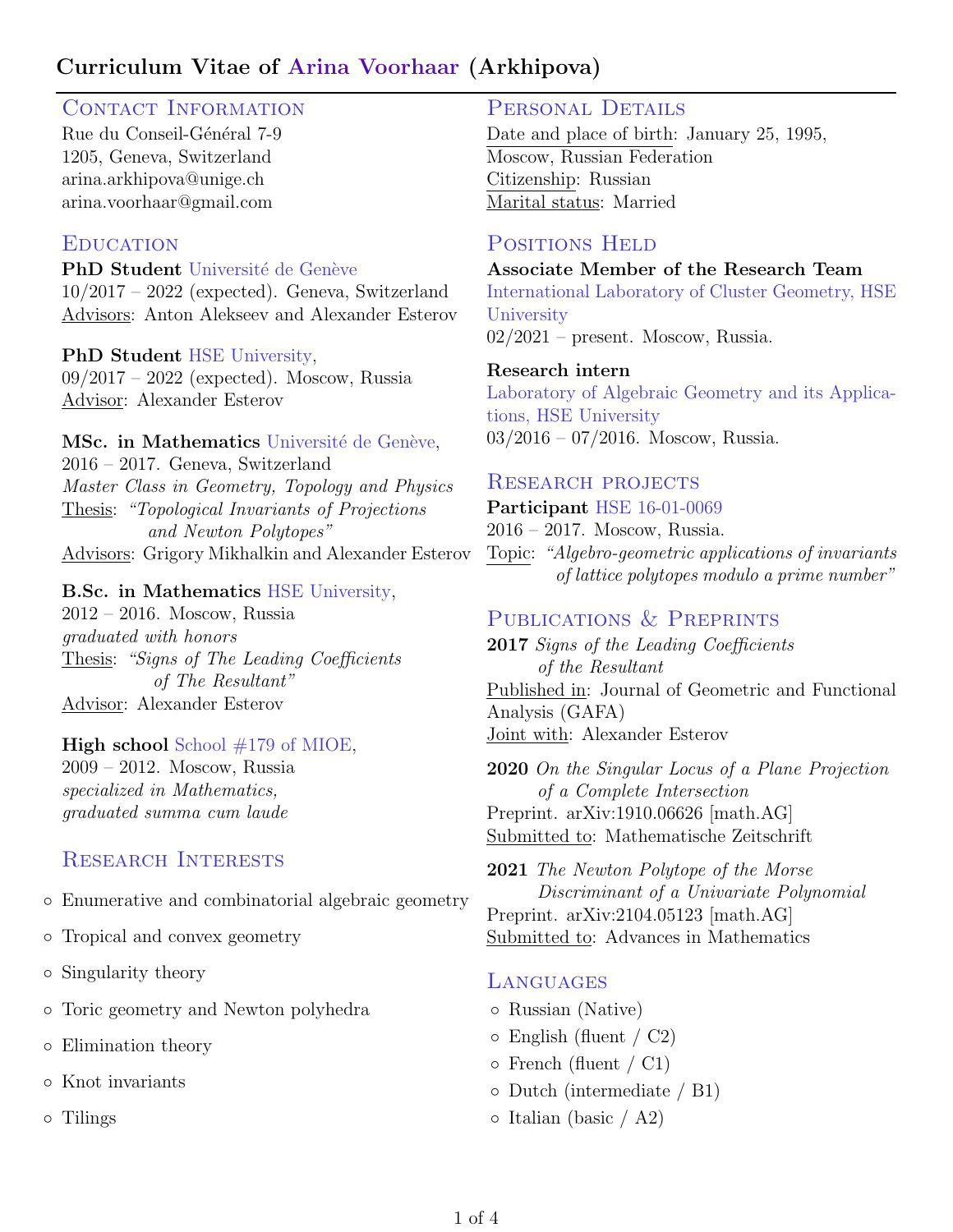# SELECTED TALKS

| • "The Newton Polytope of the Morse Discriminant",                                                              |                       |
|-----------------------------------------------------------------------------------------------------------------|-----------------------|
| Tropical Geometry and Singularities, Lille, France<br>• "The Newton Polytope of the Morse Discriminant",        | Sep 2021              |
| SwissMAP General Meeting, Les Diablerets, Switzerland                                                           | Sep 2021              |
| <b>TEACHING EXPERIENCE</b>                                                                                      |                       |
| Teaching Assistant                                                                                              | Fall 2021             |
| Course: "Mathématiques Générales", Instructor: Pierre-Alain Cherix<br>Université de Genève, Geneva, Switzerland |                       |
| Teaching Assistant                                                                                              | Fall 2021             |
| Course: "Algèbre I", Instructor: Bart Vandereycken<br>Université de Genève, Geneva, Switzerland                 |                       |
| Teaching Assistant                                                                                              | Spring 2021           |
| Course: "Laboratoire de Programmation Mathématique",<br>Instructor: Nicolas Orantin                             |                       |
| Université de Genève, Geneva, Switzerland                                                                       |                       |
| Teaching Assistant<br>Course: "Algèbre I", Instructor: Bart Vandereycken                                        | Fall 2020             |
| Université de Genève, Geneva, Switzerland                                                                       |                       |
| <b>Teaching Assistant</b>                                                                                       | Spring 2020           |
| Course: "Travaux Pratiques Algèbre/Analyse",<br>Instructor: David Cimasoni                                      |                       |
| Université de Genève, Geneva, Switzerland                                                                       |                       |
| <b>Teaching Assistant</b>                                                                                       | Fall 2019             |
| Course: "Algèbre I", Instructor: Bart Vandereycken<br>Université de Genève, Geneva, Switzerland                 |                       |
| Teaching Assistant                                                                                              | Fall 2018             |
| Course: "Travaux Pratiques Algèbre/Analyse",<br>Instructor: David Cimasoni                                      |                       |
| Université de Genève, Geneva, Switzerland                                                                       |                       |
| Teaching Assistant                                                                                              | Spring 2018           |
| Course: "Homologie et Cohomologie", Instructor: Samuel Monnier<br>Université de Genève, Geneva, Switzerland     |                       |
| Teaching Assistant                                                                                              | Fall 2015–Spring 2016 |
| Course: "Basic Notions of Calculus", Instructor: Marachev A.A.<br>school $\#179$ MIOE, Moscow, Russia           |                       |
| Teaching Assistant                                                                                              | Fall 2015             |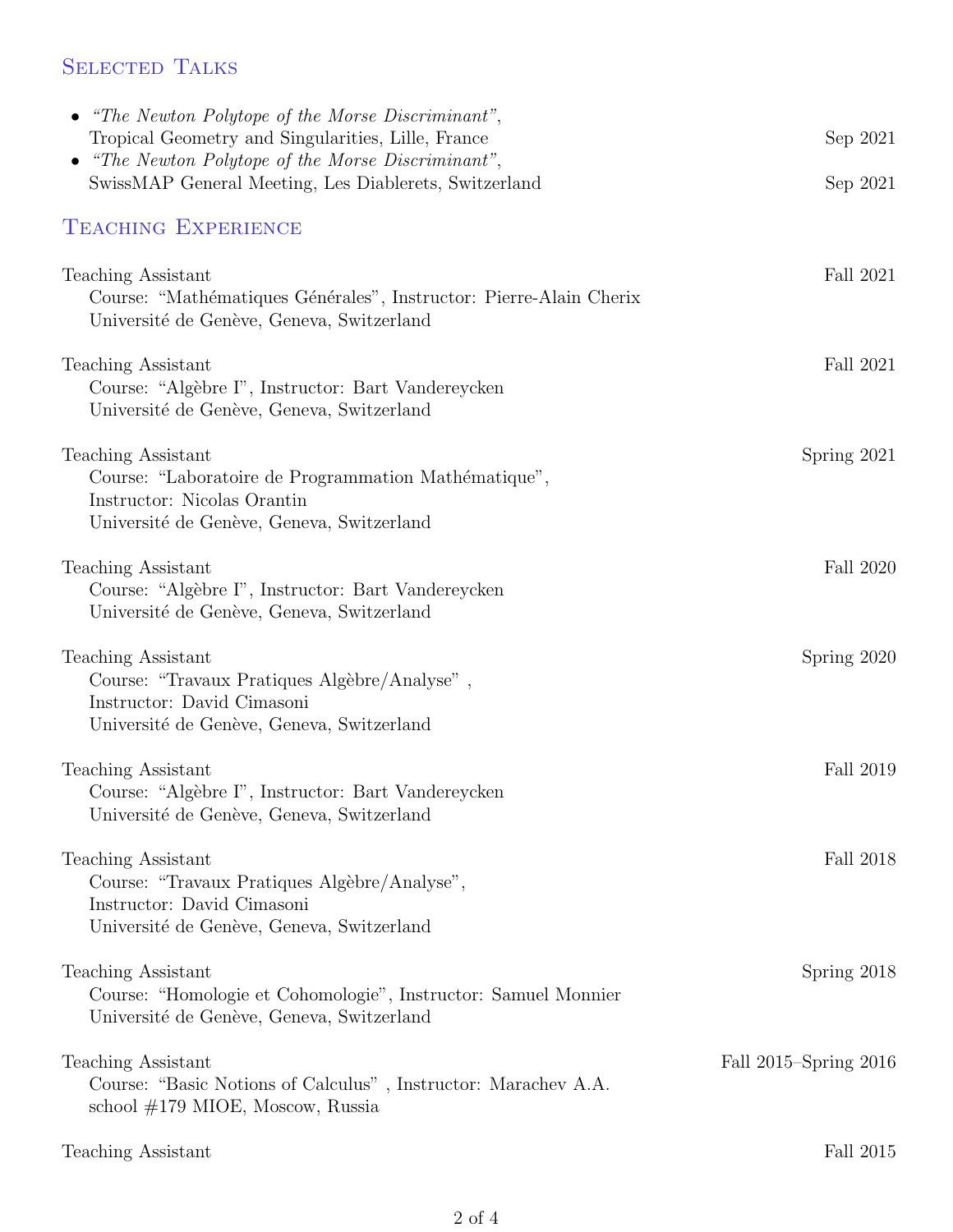| Spring $2015$ |
|---------------|
|               |
|               |
|               |
| Fall 2014     |
|               |
|               |
| Fall 2013     |
|               |
|               |
|               |
|               |

# PARTICIPATION IN CONFERENCES & SUMMER SCHOOLS

| • Tropical Geometry and Singularities                              |          |
|--------------------------------------------------------------------|----------|
| Lille, France                                                      | Sep 2021 |
| • SwissMAP General Meeting $-2021$                                 |          |
| Les Diablerets, Switzerland                                        | Sep 2021 |
| • GQT Graduate School and Colloquium $-2019$                       |          |
| Den Dolder, the Netherlands                                        | Jul 2019 |
| • Helvetic Algebraic Geometry Seminar $-2019$                      |          |
| Konolfingen, Switzerland                                           | Jun 2019 |
| $\bullet$ Winter School in Mathematical Physics $-2019$            |          |
| Les Diablerets, Switzerland                                        | Jan 2019 |
| • Higher Algebra and Mathematical Physics                          |          |
| Bonn, Germany                                                      | Aug 2018 |
| • 2nd Budapest Workshop on Characteristic Classes of Singularities |          |
| Budapest, Hungary                                                  | Aug 2018 |
| • CIME School Geometric Representation Theory and Gauge Theory     |          |
| Cetraro, Italy                                                     | Jun 2018 |
| • Helvetic Algebraic Geometry Seminar $-$ 2018                     |          |
| Konolfingen, Switzerland                                           | Jun 2018 |
| • Winter School in Mathematical Physics $-2018$                    |          |
| Les Diablerets, Switzerland                                        | Jan 2018 |
| • Galois Meets Newton: Algebraic and                               |          |
| Geometric aspects of Singularity Theory                            |          |
| Weizmann Institute of Science, Rehovot, Israel                     | Jul 2017 |
| • Women in Geometry and Topology                                   |          |
| ETH Zürich, Switzerland                                            | Jun 2017 |
| $\bullet$ Winter School in Mathematical Physics $-2017$            |          |
| Les Diablerets, Switzerland                                        | Jan 2017 |
| • Summer School on Algebra, Statistics and Combinatorics           |          |